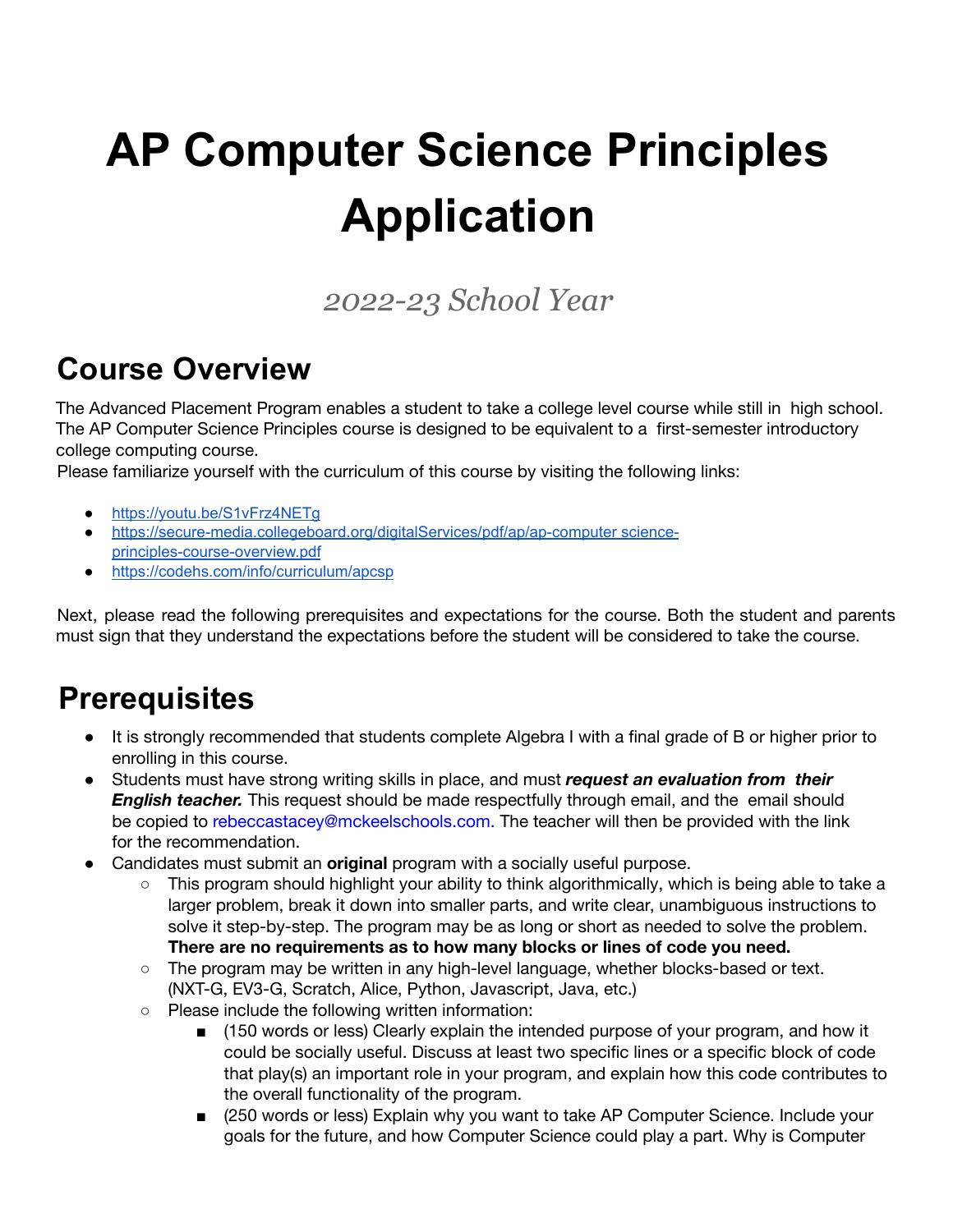Science important to you, and why is it important to society, the economy, and culture? Identify a current problem in the field of Computer Science, and explain how it might be solved.

• Completed programs and written responses must be submitted through email to rebeccastacey@mckeelschools.com by 2/28/2022.

## **Expectations**

#### **Homework/Pace/Grading**

Because it is a college-level course, the pace will be quick. Students will need to be consistently attentive and on task. *Many students have the tendency to be off task when using an electronic device. Those students will have difficulty keeping up with the college-level pace of the curriculum.*

Students must be willing to work diligently on all assignments. Students who manage their class time effectively will have very little homework. Students who cannot manage their time effectively will quickly fall behind.

Attendance in each class is vital. Students who are absent frequently may struggle. It is expected that the students will do their assignments promptly.

It is vital that students be self-directed problem solvers. Students will routinely deal with frustrating problems in their research, coding, and project design. They must be able to deal with this frustration effectively and proactively. They may need to spend a great deal of time on a particular aspect of their program before it is what they want, so perseverance is a must!

# **The AP CSP Exam**

The course will require students to create an online digital portfolio with the College Board and submit a performance task consisting of an original program and a written reflection. The College Board deadlines are hard and fast, there can be no late submission of these projects. Failure to turn in a performance task on time immediately eliminates the possibility of earning a passing AP score.

The course will conclude with a 2-hour multiple choice/multiple answer final exam in May.

# **Equipment**

It is important that students have access to a laptop or desktop computer at home so that they can work there when necessary. **\*An iPad is not sufficient.\***

# **Summer Preparation**

Students will receive information about required summer work upon their acceptance.